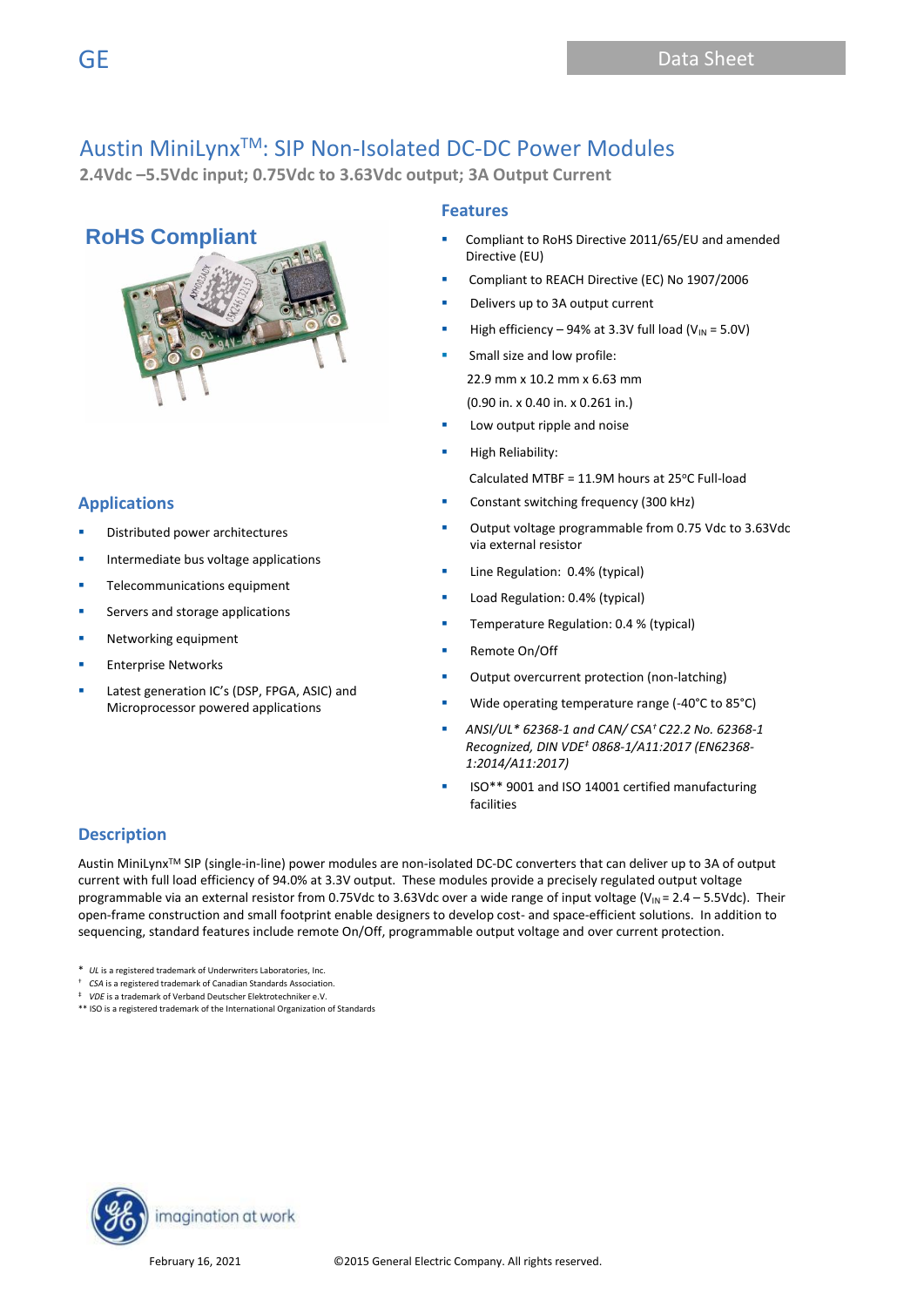**2.4Vdc – 5.5Vdc input; 0.75Vdc to 3.63Vdc output; 3A Output Current**

### **Absolute Maximum Ratings**

Stresses in excess of the absolute maximum ratings can cause permanent damage to the device. These are absolute stress ratings only, functional operation of the device is not implied at these or any other conditions in excess of those given in the operations sections of the data sheet. Exposure to absolute maximum ratings for extended periods can adversely affect the device reliability.

| Parameter                            | <b>Device</b> | <b>Symbol</b> | <b>Min</b> | <b>Max</b> | <b>Unit</b> |
|--------------------------------------|---------------|---------------|------------|------------|-------------|
| Input Voltage                        | All           | $V_{IN}$      | $-0.3$     | 5.8        | Vdc         |
| Continuous                           |               |               |            |            |             |
| <b>Operating Ambient Temperature</b> | All           | Τд            | -40        | 85         | °C          |
| (see Thermal Considerations section) |               |               |            |            |             |
| Storage Temperature                  | All           | $T_{\rm stg}$ | $-55$      | 125        | °С          |

## **Electrical Specifications**

Unless otherwise indicated, specifications apply over all operating input voltage, resistive load, and temperature conditions.

| Parameter                                                                                                                                                                                    | <b>Device</b>                  | <b>Symbol</b>            | <b>Min</b> | <b>Typ</b> | <b>Max</b> | <b>Unit</b> |
|----------------------------------------------------------------------------------------------------------------------------------------------------------------------------------------------|--------------------------------|--------------------------|------------|------------|------------|-------------|
| <b>Operating Input Voltage</b>                                                                                                                                                               | $V_{O,set} \leq V_{IN} - 0.5V$ | <b>V<sub>IN</sub></b>    | 2.4        |            | 5.5        | Vdc         |
| Maximum Input Current                                                                                                                                                                        | All                            | $I_{IN,max}$             |            |            | 3.0        | Adc         |
| $(V_{IN} = V_{IN, min}$ to $V_{IN, max}$ , $I_0 = I_0$ , max $V_{O, set} = 3.3 \text{Vdc}$                                                                                                   |                                |                          |            |            |            |             |
| Input No Load Current                                                                                                                                                                        | $V_{O.set} = 0.75 \text{Vdc}$  | I <sub>IN, No load</sub> |            | 10         |            | mA          |
| $(V_{IN} = 5.0$ Vdc, $I_0 = 0$ , module enabled)                                                                                                                                             | $V_{O.set} = 3.3 \text{Vdc}$   | IN.No load               |            | 17         |            | mA          |
| Input Stand-by Current                                                                                                                                                                       | All                            | I <sub>IN,stand-by</sub> |            | 0.6        |            | mA          |
| $(V_{IN} = 5.0$ Vdc, module disabled)                                                                                                                                                        |                                |                          |            |            |            |             |
| <b>Inrush Transient</b>                                                                                                                                                                      | All                            | $l^2t$                   |            |            | 0.04       | $A^2S$      |
| Input Reflected Ripple Current, peak-to-peak<br>(5Hz to 20MHz, 1µH source impedance; V <sub>IN, min</sub> to V <sub>IN,</sub><br>$_{max}$ , lo= $_{lomax}$ ; See Test configuration section) | All                            |                          |            | 35         |            | mAp-p       |
| Input Ripple Rejection (120Hz)                                                                                                                                                               | All                            |                          |            | 30         |            | dB          |

#### **CAUTION: This power module is not internally fused. An input line fuse must always be used.**

This power module can be used in a wide variety of applications, ranging from simple standalone operation to being part of a complex power architecture. To preserve maximum flexibility, internal fusing is not included, however, to achieve maximum safety and system protection, always use an input line fuse. The safety agencies require a fast-acting fuse with a maximum rating of 6 A (see Safety Considerations section). Based on the information provided in this data sheet on inrush energy and maximum dc input current, the same type of fuse with a lower rating can be used. Refer to the fuse manufacturer's data sheet for further information.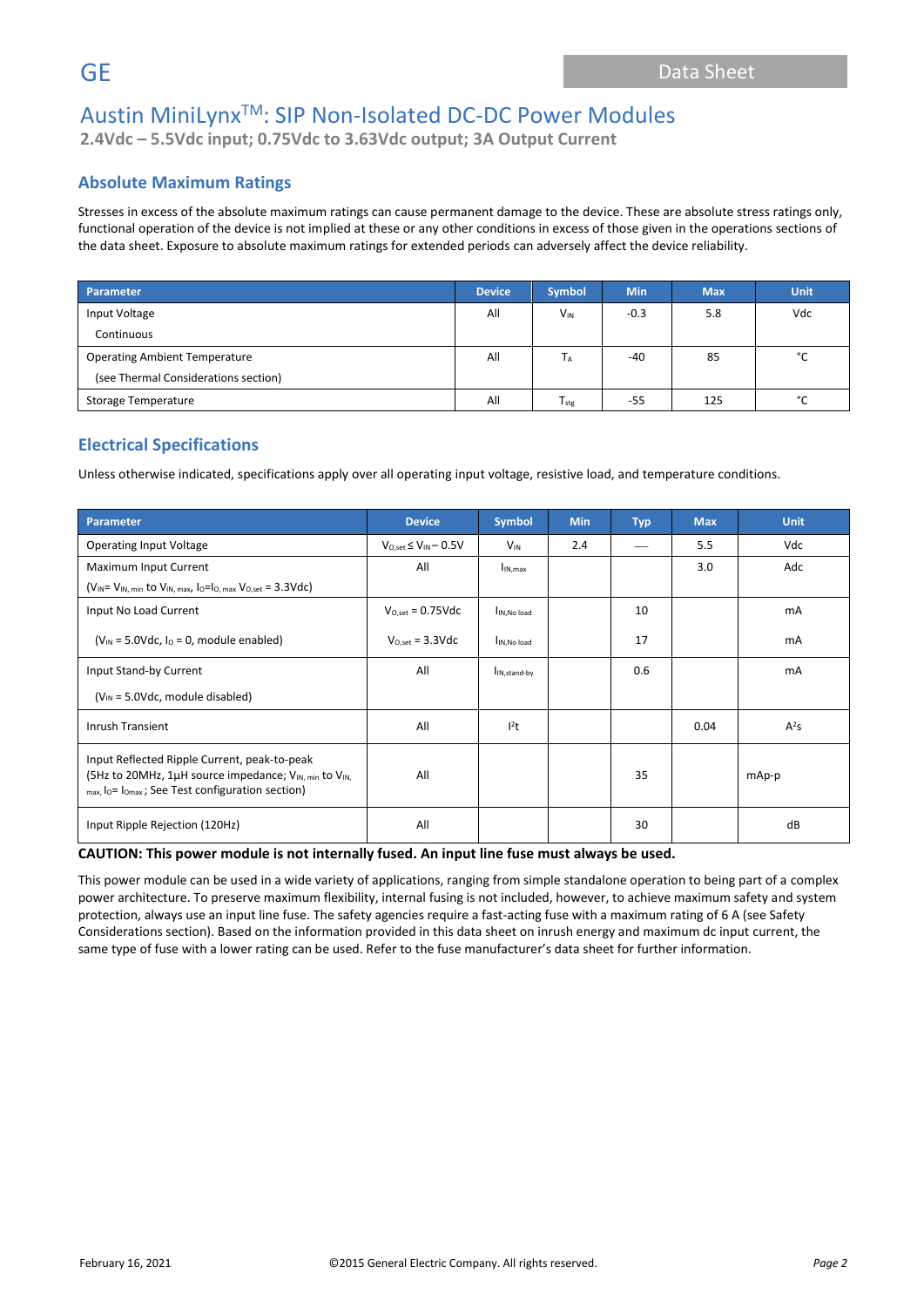**2.4Vdc – 5.5Vdc input; 0.75Vdc to 3.63Vdc output; 3A Output Current**

### **Electrical Specifications** (continued)

| Parameter                                                                    | <b>Device</b>                           | <b>Symbol</b>       | Min                      | <b>Typ</b>   | <b>Max</b>               | <b>Unit</b>              |
|------------------------------------------------------------------------------|-----------------------------------------|---------------------|--------------------------|--------------|--------------------------|--------------------------|
| Output Voltage Set-point                                                     | All                                     | $V_{O, set}$        | $-2.0$                   | $V_{O, set}$ | $+2.0$                   | $%$ $V_{O, set}$         |
| $(V_{IN} = N, min, 10 = 10, max, T_A = 25^{\circ}C)$                         |                                         |                     |                          |              |                          |                          |
| Output Voltage                                                               | All                                     | $V_{O, set}$        | $-3%$                    |              | $+3%$                    | $%V_{O, set}$            |
| (Over all operating input voltage, resistive load, and                       |                                         |                     |                          |              |                          |                          |
| temperature conditions until end of life)                                    |                                         |                     |                          |              |                          |                          |
| Adjustment Range<br>Selected by an external resistor                         | All                                     | V <sub>o</sub>      | 0.7525                   |              | 3.63                     | Vdc                      |
| <b>Output Regulation</b>                                                     |                                         |                     |                          |              |                          |                          |
| Line $(V_{IN} = V_{IN, min}$ to $V_{IN, max}$ )                              | All                                     |                     |                          | 0.4          |                          | $\%$ $\rm V_{O, \, set}$ |
| Load ( $I_0 = I_0$ , min to $I_0$ , max)                                     | All                                     |                     |                          | 0.4          |                          | % V <sub>O, set</sub>    |
| Temperature (Tref=TA, min to TA, max)                                        | All                                     |                     |                          | 0.4          |                          | % V <sub>O, set</sub>    |
| Output Ripple and Noise on nominal output                                    |                                         |                     |                          |              |                          |                          |
| $(V_{IN} = V_{IN, nom}$ and $I_0 = I_0$ , min to $I_0$ , max                 |                                         |                     |                          |              |                          |                          |
| Cout = $1\mu$ F ceramic//10 $\mu$ Ftantalum capacitors)                      |                                         |                     |                          |              |                          |                          |
| RMS (5Hz to 20MHz bandwidth)                                                 | All                                     |                     |                          | 10           | 15                       | mV <sub>rms</sub>        |
| Peak-to-Peak (5Hz to 20MHz bandwidth)                                        | All                                     |                     |                          | 25           | 50                       | $mv_{pk-pk}$             |
| <b>External Capacitance</b>                                                  |                                         |                     |                          |              |                          |                          |
| $ESR \geq 1$ m $\Omega$                                                      | All                                     | $CO$ max            |                          |              | 1000                     | μF                       |
| $ESR \ge 10 \text{ m}\Omega$                                                 | All                                     | C <sub>O. max</sub> |                          |              | 3000                     | μF                       |
| <b>Output Current</b>                                                        | All                                     | I <sub>o</sub>      | 0                        |              | 3                        | Adc                      |
| Output Current Limit Inception (Hiccup Mode)                                 | All                                     | $I_{\text{O, lim}}$ | $\overline{\phantom{0}}$ | 220          | $\overline{\phantom{0}}$ | $% I_{o}$                |
| ( $V_0$ = 90% of $V_{O, set}$ )                                              |                                         |                     |                          |              |                          |                          |
| <b>Output Short-Circuit Current</b>                                          | All                                     | $I_{0, s/c}$        |                          | 2            |                          | Adc                      |
| (V <sub>o</sub> ≤250mV) (Hiccup Mode)                                        |                                         |                     |                          |              |                          |                          |
| Efficiency                                                                   | $V_{O,set} =$<br>$\sim$ - $\sim$ $\sim$ | η                   |                          | 81.5         |                          | %                        |
| $V_{IN} = V_{IN. nom}$ , T <sub>A</sub> =25°C                                | $V_{O, set} =$<br>$1.214 -$             | η                   |                          | 87.0         |                          | %                        |
| $I_0 = I_0$ , max, $V_0 = V_{0,\text{set}}$                                  | $V_{O,set} =$<br>$1$ $F1/dx$            | η                   |                          | 89.0         |                          | %                        |
|                                                                              | $V_{O,set} =$<br>$4.0114 -$             | η                   |                          | 90.0         |                          | %                        |
|                                                                              | $V_{O,set} =$<br>o music                | η                   |                          | 93.0         |                          | %                        |
|                                                                              | $V_{O,set} =$<br>مبدوره                 | η                   |                          | 94.0         |                          | $\%$                     |
| Switching Frequency                                                          | All                                     | $f_{\mathsf{sw}}$   |                          | 300          |                          | kHz                      |
| <b>Dynamic Load Response</b>                                                 |                                         |                     |                          |              |                          |                          |
| $(dlo/dt=2.5A/\mu s; V_{IN} = V_{IN, nom}; T_A=25°C)$                        | All                                     | $V_{pk}$            |                          | 250          |                          | mV                       |
| Load Change from Io= 50% to 100% of Io, max; 1µF<br>ceramic// 10 µF tantalum |                                         |                     |                          |              |                          |                          |
| Peak Deviation                                                               |                                         |                     |                          |              |                          |                          |
| Settling Time (Vo<10% peak deviation)                                        | All                                     | $t_{s}$             |                          | 50           |                          | μs                       |
| $(dlo/dt=2.5A/\mu s; V_{IN} = V_{IN, nom}; T_A=25°C)$                        | All                                     | $V_{pk}$            |                          | 250          |                          | mV                       |
| Load Change from Io= 100% to 50% of Io, max: 1µF<br>ceramic// 10 µF tantalum |                                         |                     |                          |              |                          |                          |
| <b>Peak Deviation</b>                                                        |                                         |                     |                          |              |                          |                          |
| Settling Time (Vo<10% peak deviation)                                        | All                                     | $t_{s}$             |                          | 50           |                          | μs                       |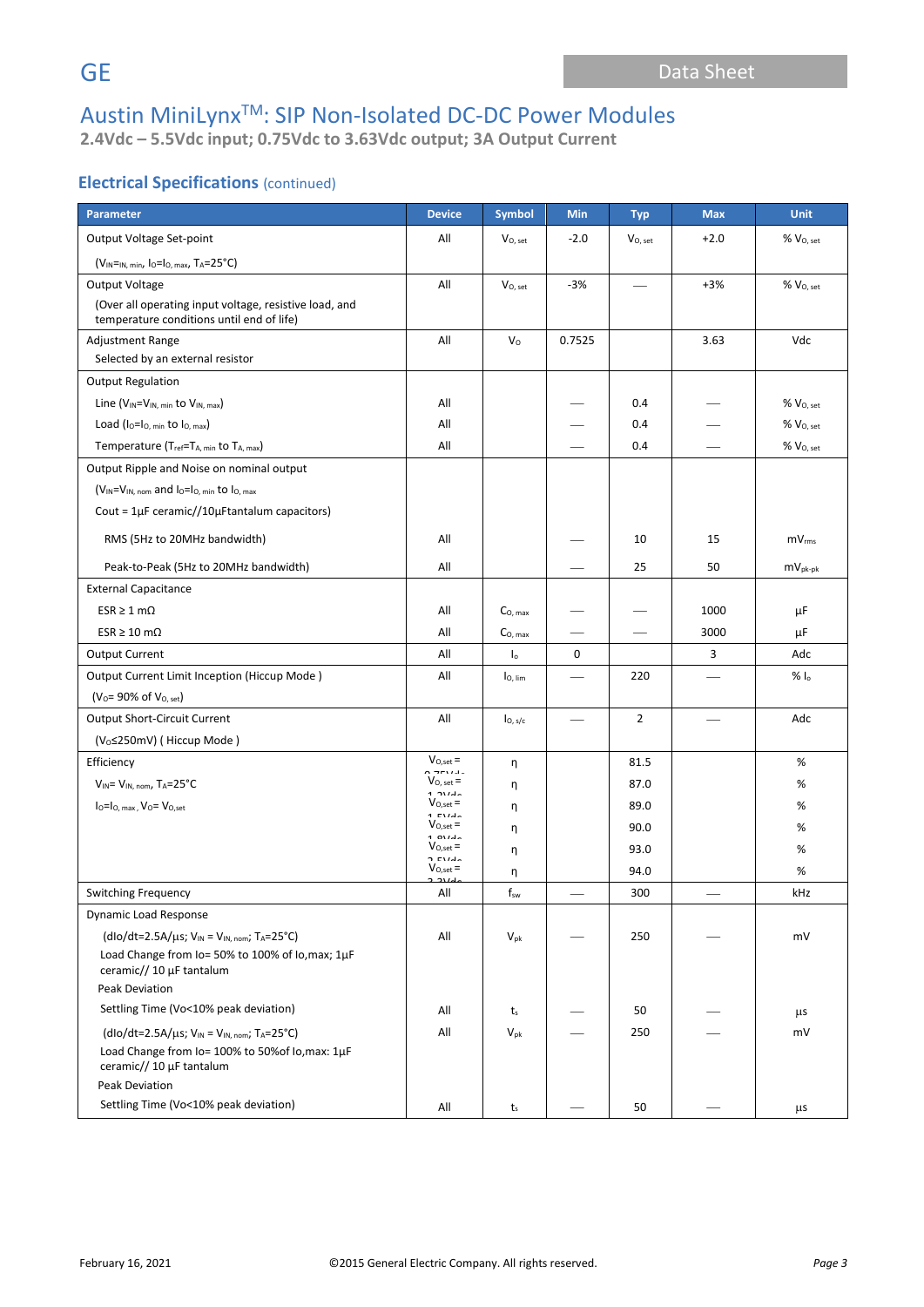**2.4Vdc – 5.5Vdc input; 0.75Vdc to 3.63Vdc output; 3A Output Current**

### **Electrical Specifications** (continued)

| Parameter                                                                                                                                                                 | <b>Device</b> | <b>Symbol</b>   | <b>Min</b> | <b>Typ</b> | <b>Max</b> | <b>Unit</b> |
|---------------------------------------------------------------------------------------------------------------------------------------------------------------------------|---------------|-----------------|------------|------------|------------|-------------|
| Dynamic Load Response                                                                                                                                                     |               |                 |            |            |            |             |
| $(dlo/dt=2.5A/\mu s; V V_{IN} = V_{IN, nom}; T_A=25°C)$<br>Load Change from Io= 50% to 100% of Io, max;<br>$Co = 2x150 \mu F$ polymer capacitors<br><b>Peak Deviation</b> | All           | $V_{\text{pk}}$ |            | 60         |            | mV          |
| Settling Time (Vo<10% peak deviation)                                                                                                                                     | All           | t、              |            | 100        |            | μs          |
| $(dlo/dt=2.5A/\mu s; V_{IN} = V_{IN. nom}; T_A=25^{\circ}C)$<br>Load Change from Io= 100% to 50% of Io, max:<br>$Co = 2x150 \mu F$ polymer capacitors<br>Peak Deviation   | All           | $V_{\text{pk}}$ |            | 60         |            | mV          |
| Settling Time (Vo<10% peak deviation)                                                                                                                                     | All           | ts              |            | 100        |            | μs          |

## **General Specifications**

| Parameter                                                | <b>Min</b>               | <b>Typ</b> | <b>Max</b> | Unit      |
|----------------------------------------------------------|--------------------------|------------|------------|-----------|
| Calculated MTBF ( $I_0 = I_0$ max, $T_A = 25^{\circ}C$ ) |                          | Hours      |            |           |
| Weight                                                   | $\overline{\phantom{a}}$ | 2.8(0.1)   |            | $g$ (oz.) |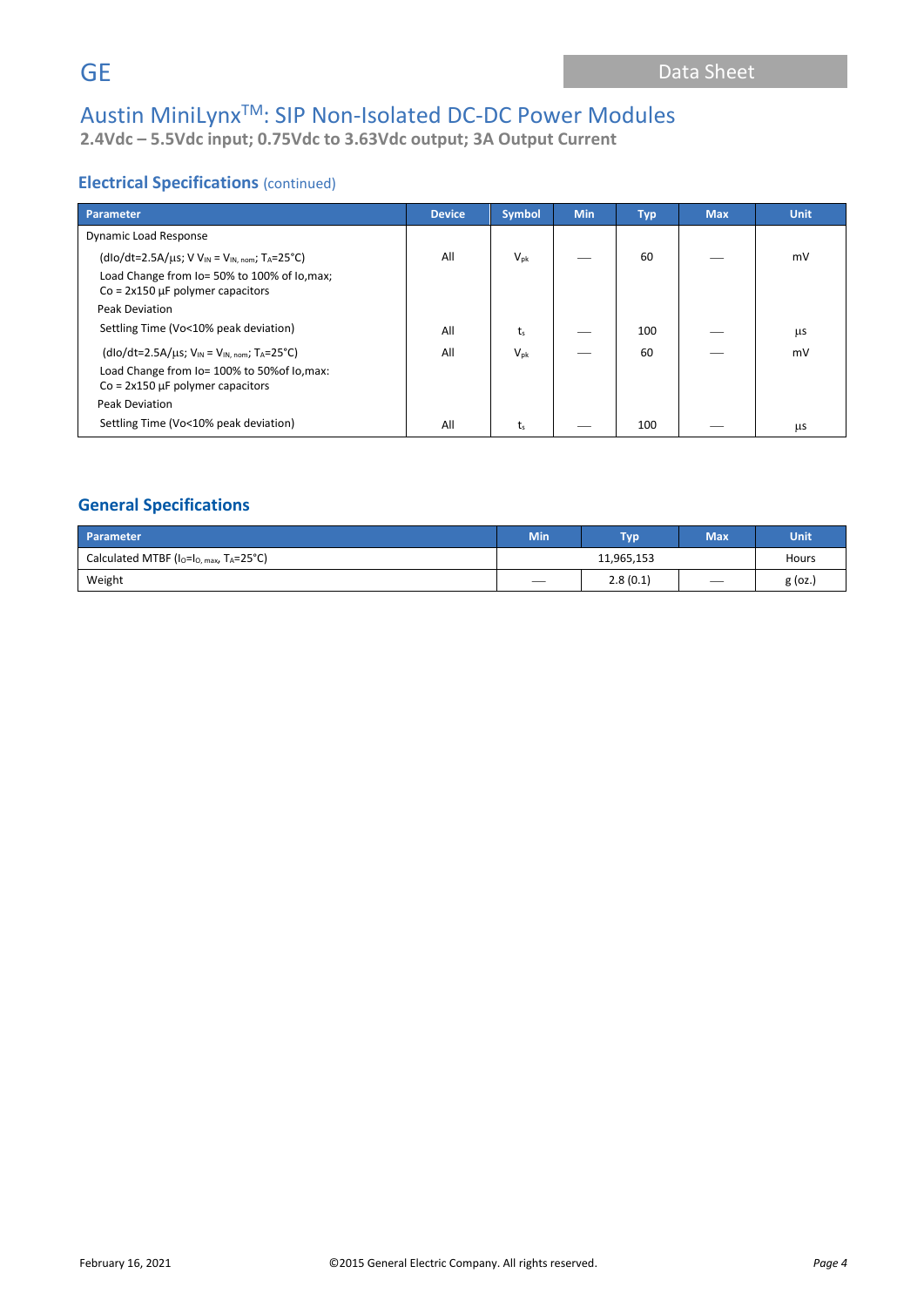**2.4Vdc – 5.5Vdc input; 0.75Vdc to 3.63Vdc output; 3A Output Current**

## **Feature Specifications**

Unless otherwise indicated, specifications apply over all operating input voltage, resistive load, and temperature conditions. See Feature Descriptions for additional information.

| <b>Parameter</b>                                                                                                    | <b>Device</b> | <b>Symbol</b>         | Min                      | <b>Typ</b>               | <b>Max</b>    | <b>Unit</b>           |
|---------------------------------------------------------------------------------------------------------------------|---------------|-----------------------|--------------------------|--------------------------|---------------|-----------------------|
| On/Off Signal interface                                                                                             |               |                       |                          |                          |               |                       |
| Device code with Suffix "4" - Positive logic                                                                        |               |                       |                          |                          |               |                       |
| (On/Off is open collector/drain logic input;                                                                        |               |                       |                          |                          |               |                       |
| Signal referenced to GND - See feature description section)                                                         |               |                       |                          |                          |               |                       |
| Input High Voltage (Module ON)                                                                                      | All           | <b>V<sub>IH</sub></b> |                          |                          | $V_{IN, max}$ | $\vee$                |
| Input High Current                                                                                                  | All           | <b>IIH</b>            |                          |                          | 10            | μA                    |
| Input Low Voltage (Module OFF)                                                                                      | All           | <b>VIL</b>            | $-0.2$                   |                          | 0.3           | $\vee$                |
| Input Low Current                                                                                                   | All           | IIL.                  |                          | 0.2                      | $\mathbf{1}$  | mA                    |
| Device Code with no suffix - Negative Logic                                                                         |               |                       |                          |                          |               |                       |
| (On/OFF pin is open collector/drain logic input with                                                                |               |                       |                          |                          |               |                       |
| external pull-up resistor; signal referenced to GND)                                                                |               |                       |                          |                          |               |                       |
| Input High Voltage (Module OFF)                                                                                     | All           | <b>V<sub>IH</sub></b> | 1.5                      |                          | $V_{IN,max}$  | Vdc                   |
| Input High Current                                                                                                  | All           | <b>IIH</b>            |                          | 0.2                      | $\mathbf{1}$  | mA                    |
| Input Low Voltage (Module ON)                                                                                       | All           | VIL                   | $-0.2$                   |                          | 0.3           | Vdc                   |
| Input low Current                                                                                                   | All           | Iщ.                   |                          |                          | 10            | μA                    |
| Turn-On Delay and Rise Times                                                                                        |               |                       |                          |                          |               |                       |
| $(I_0=I_0$ , max, $V_{IN} = V_{IN, nom}$ , $T_A = 25 °C$ , )                                                        |               |                       |                          |                          |               |                       |
| Case 1: On/Off input is set to Logic Low (Module                                                                    | All           | Tdelay                |                          | 4                        |               | msec                  |
| ON) and then input power is applied (delay from<br>instant at which $V_{IN} = V_{IN. min}$ until Vo=10% of Vo,set)  |               |                       |                          |                          |               |                       |
| Case 2: Input power is applied for at least one second                                                              | All           | Tdelay                |                          | 4                        |               | msec                  |
| and then the On/Off input is set to logic Low (delay from<br>instant at which Von/Off=0.3V until Vo=10% of Vo, set) |               |                       |                          |                          |               |                       |
| Output voltage Rise time (time for Vo to rise from 10%                                                              | All           | <b>Trise</b>          |                          | 4                        |               | msec                  |
| of Vo, set to 90% of Vo, set)                                                                                       |               |                       |                          |                          |               |                       |
| Output voltage overshoot - Startup                                                                                  |               |                       |                          |                          | $\mathbf{1}$  | % V <sub>O, set</sub> |
| $I_0 = I_0$ , max; $V_{IN} = 2.4$ to 5.5Vdc, $T_A = 25$ °C                                                          |               |                       |                          |                          |               |                       |
| Remote Sense Range                                                                                                  |               |                       | $\overline{\phantom{0}}$ | $\overline{\phantom{0}}$ | 0.5           |                       |
| Overtemperature Protection                                                                                          | All           | Tref                  |                          | 140                      |               | °C                    |
| (See Thermal Consideration section)                                                                                 |               |                       |                          |                          |               |                       |
| Input Undervoltage Lockout                                                                                          |               |                       |                          |                          |               |                       |
| <b>Turn-on Threshold</b>                                                                                            | All           |                       |                          | 2.2                      |               | $\vee$                |
| <b>Turn-off Threshold</b>                                                                                           | All           |                       |                          | 2.0                      |               | $\vee$                |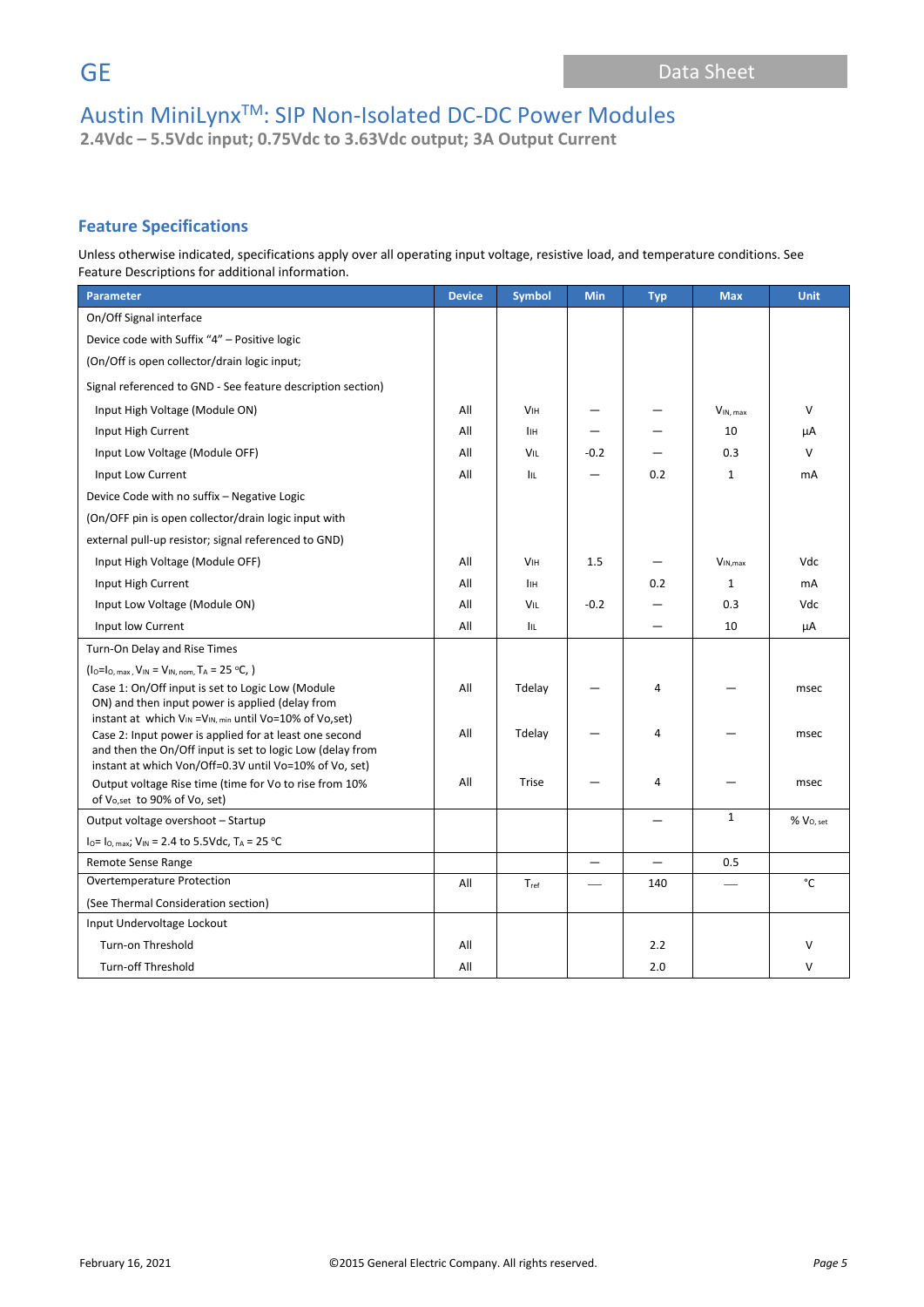**2.4Vdc – 5.5Vdc input; 0.75Vdc to 3.63Vdc output; 3A Output Current**

### **Characteristic Curves**

The following figures provide typical characteristics for the Austin MiniLynx™ SIP modules at 25ºC.



**Figure 1. Converter Efficiency versus Output Current (Vout = 0.75Vdc).**



**Figure 2. Converter Efficiency versus Output Current (Vout = 1.2Vdc).**



**Figure 3. Converter Efficiency versus Output Current (Vout = 1.5Vdc).**



**Figure 4. Converter Efficiency versus Output Current (Vout = 1.8Vdc).**



**Figure 5. Converter Efficiency versus Output Current (Vout = 2.5Vdc).**



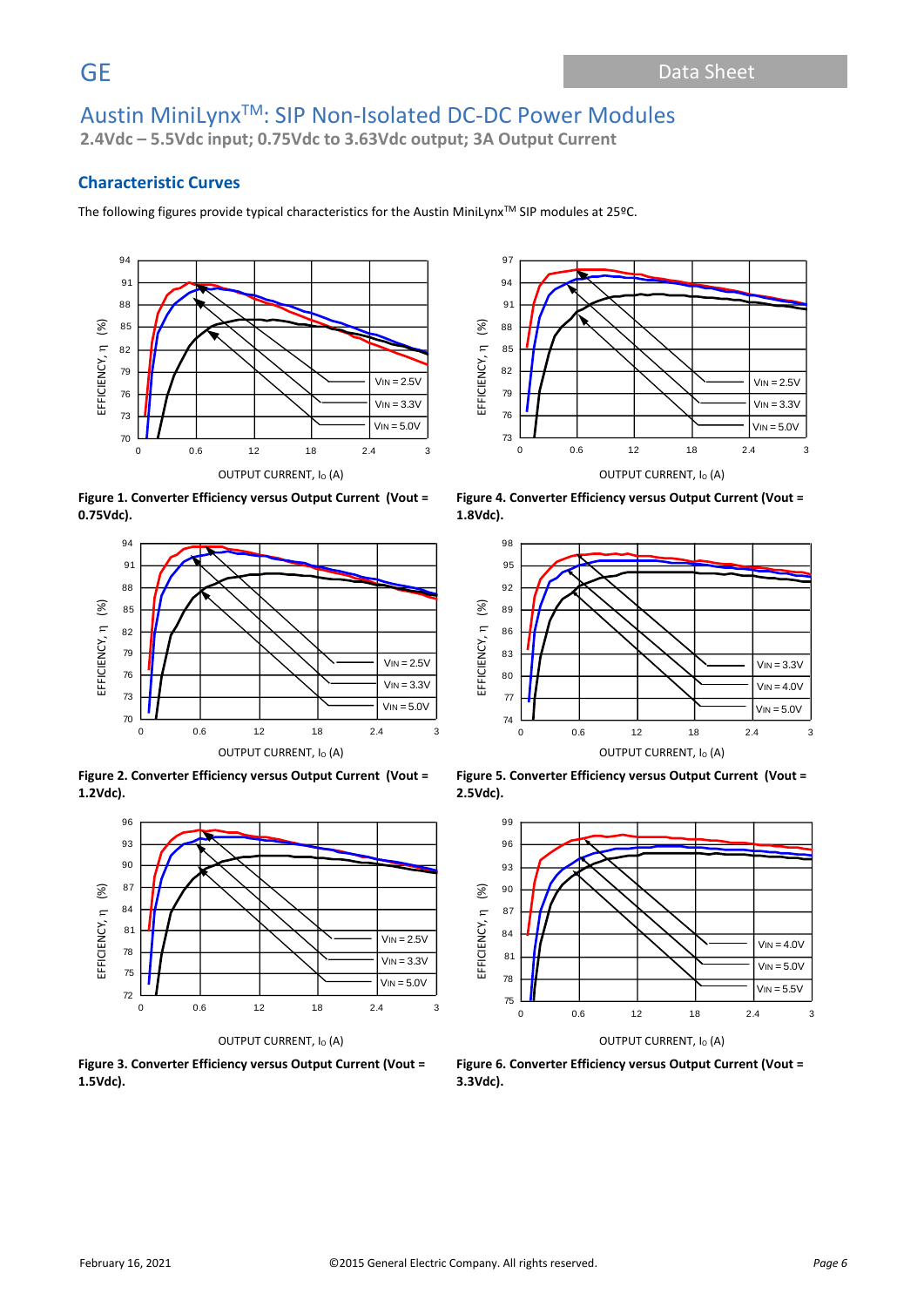**2.4Vdc – 5.5Vdc input; 0.75Vdc to 3.63Vdc output; 3A Output Current**

### **Characteristic Curves** (continued)



The following figures provide typical characteristics for the Austin MiniLynx™ SIP modules at 25ºC.

**Figure 12. Transient Response to Dynamic Load Change from 50% to 100% of full load (Vo = 3.3 Vdc, Cext = 2x150 μF Polymer Capacitors).**





**(**VIN **= 5.0V dc, Vo = 3.3Vdc, Io=3A).**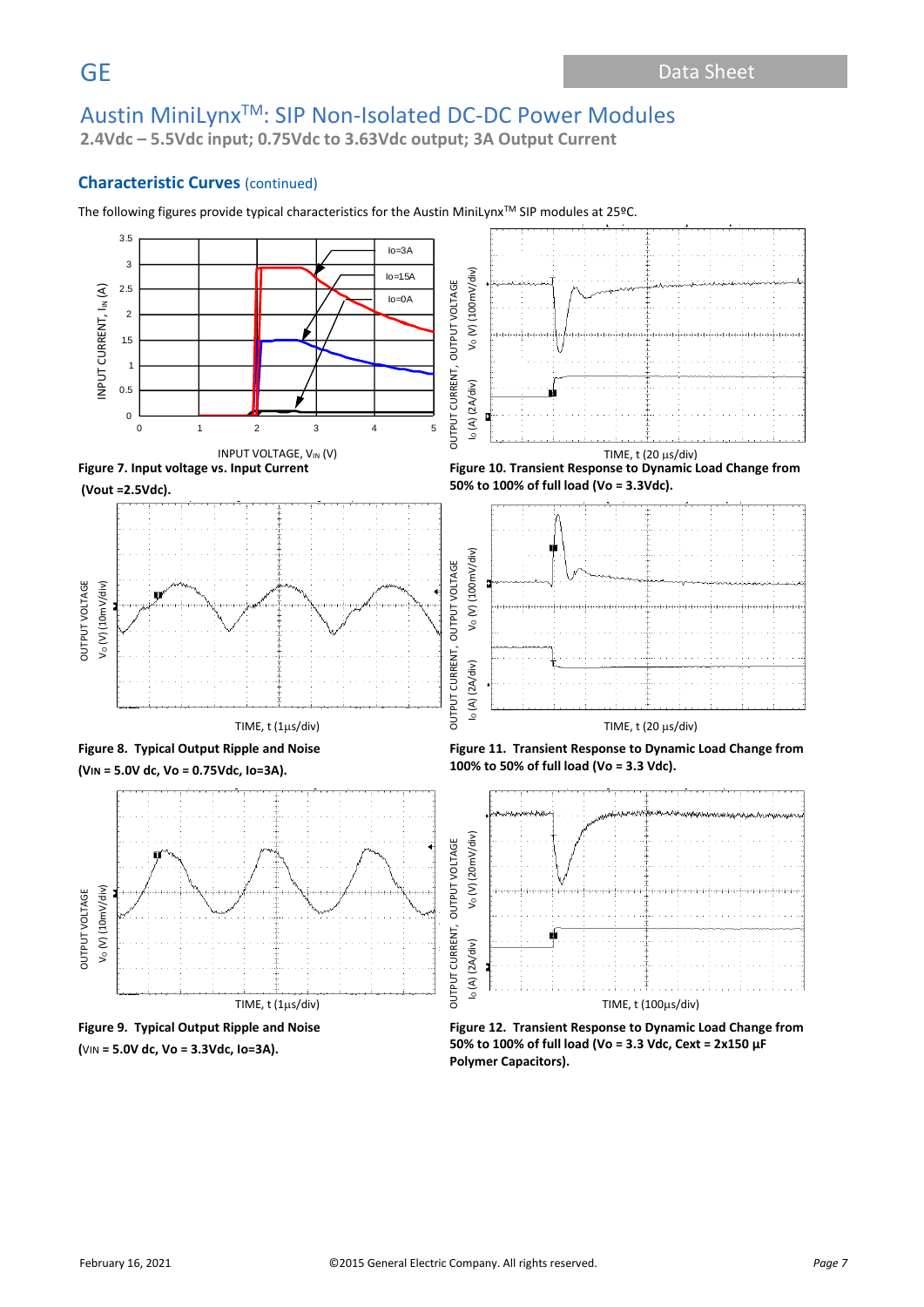**2.4Vdc – 5.5Vdc input; 0.75Vdc to 3.63Vdc output; 3A Output Current**

### **Characteristic Curves** (continued)

The following figures provide typical characteristics for the Austin MiniLynx™ SIP modules at 25ºC.











**Figure 15. Typical Start-Up Using Remote On/Off with Low-ESR external capacitors (7x150uF Polymer)**

**(**VIN **= 5.0Vdc, Vo = 3.3Vdc, Io = 3A, Co = 1050F).**



**Figure 16. Typical Start-Up with application of Vin** 









**Figure 18. Output short circuit Current (VIN = 5.0Vdc, Vo = 0.75Vdc).**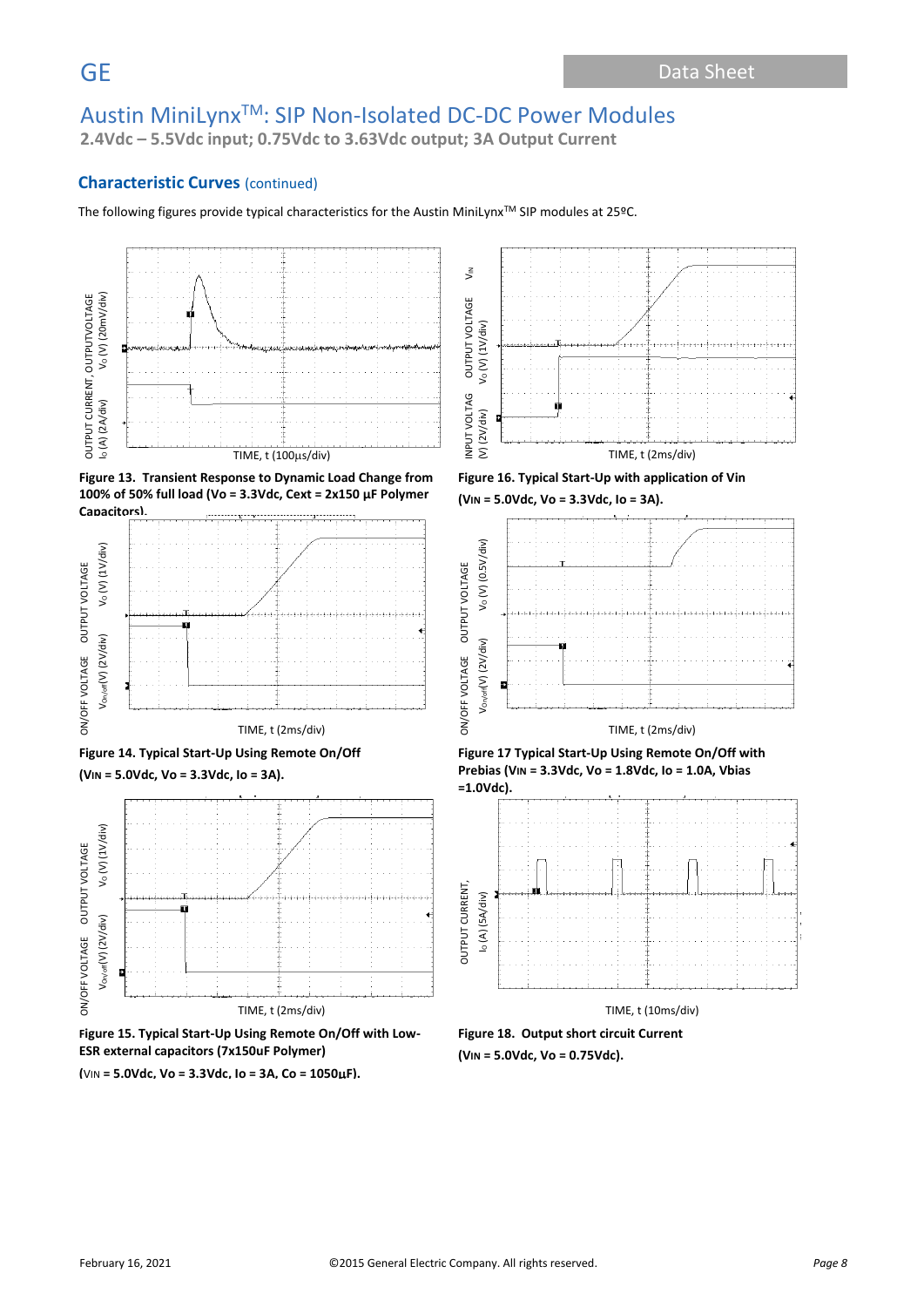**2.4Vdc – 5.5Vdc input; 0.75Vdc to 3.63Vdc output; 3A Output Current**

### **Characteristic Curves** (continued)

The following figures provide thermal derating curves for the Austin MiniLynx™ SIP modules.







**Figure 20. Derating Output Current versus Local Ambient Temperature and Airflow (VIN = 5.0Vdc, Vo=1.8 Vdc).**



**Figure 21. Derating Output Current versus Local Ambient Temperature and Airflow (**VIN **= 5.0Vdc, Vo=0.75 Vdc).**

## **Test Configurations**



**Figure 22. Derating Output Current versus Local Ambient Temperature and Airflow (VIN = 3.3dc, Vo=2.5 Vdc).**



**Figure 23. Derating Output Current versus Local Ambient Temperature and Airflow (VIN = 3.3dc, Vo=1.2 Vdc).**



**Figure 24. Derating Output Current versus Local Ambient Temperature and Airflow (VIN = 3.3dc, Vo=0.75 Vdc).**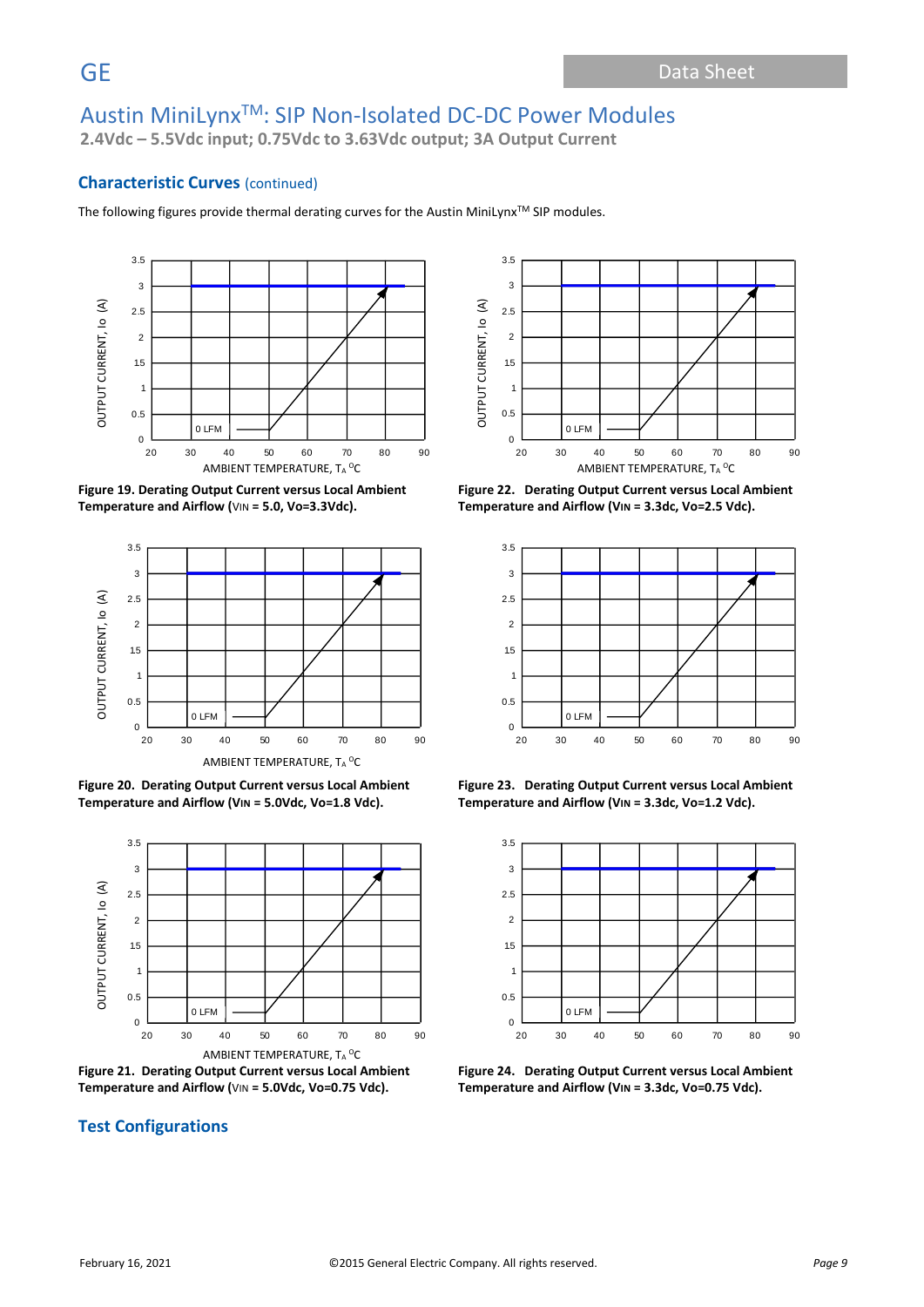**2.4Vdc – 5.5Vdc input; 0.75Vdc to 3.63Vdc output; 3A Output Current**



#### **Figure 25. Input Reflected Ripple Current Test Setup.**



NOTE: All voltage measurements to be taken at the module terminals, as shown above. If sockets are used then Kelvin connections are required at the module terminals to avoid measurement errors due to socket contact resistance.

#### **Figure 26. Output Ripple and Noise Test Setup.**



to avoid measurement errors due to socket contact resistance.

#### **Figure 27. Output Voltage and Efficiency Test Setup.**

Efficiency 
$$
\eta = \frac{V_0. I_0}{V_{IN} I_{IN}} \times 100\%
$$

#### **Design Considerations**

#### **Input Filtering**

The Austin MiniLynx<sup>™</sup> SIP module should be connected to a lowimpedance source. A highly inductive source can affect the stability of the module. An input capacitance must be placed directly adjacent to the input pin of the module, to minimize input ripple voltage and ensure module stability.

To minimize input voltage ripple, low-ESR polymer and ceramic capacitors are recommended at the input of the module. Figure 28 shows the input ripple voltage (mVp-p) for various outputs with 1x22µF (TDK: C3225X5R0J226V) ceramic capacitor at the input of the module. Figure 29 shows the input ripple with 1x47µF (TDK: C3225X5R0J476M) ceramic capacitor at full load.









Output Voltage (Vdc)

**Figure 29. Input ripple voltage for various outputs with 1x47 µF ceramic capacitor at the input (full load).**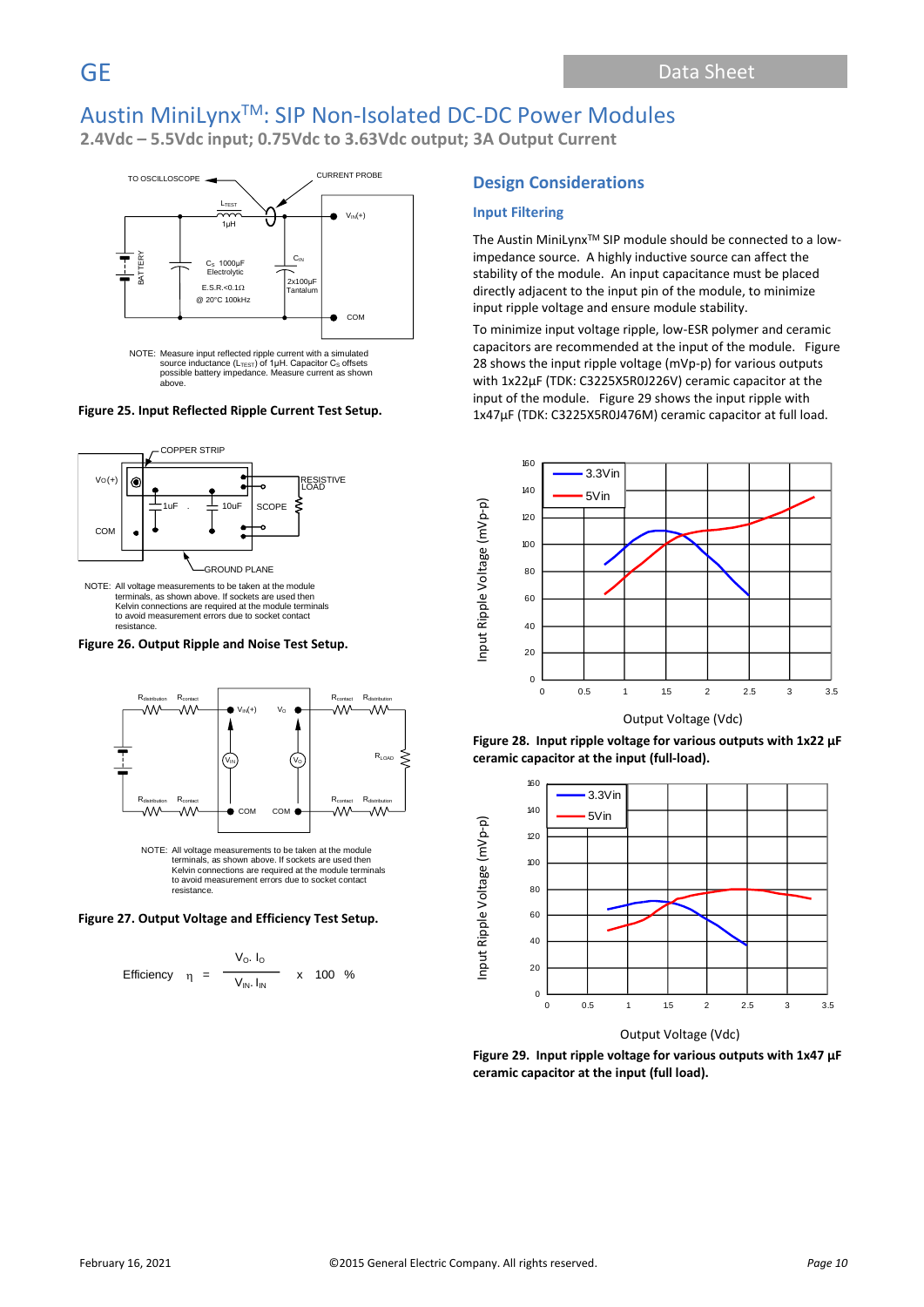## Austin MiniLynxTM: SIP Non-Isolated DC-DC Power Modules **2.4Vdc – 5.5Vdc input; 0.75Vdc to 3.63Vdc output; 3A Output Current**

### **Design Considerations** (continued)

#### **Output Filtering**

The Austin MiniLynx<sup>™</sup> SIP module is designed for low output ripple voltage and will meet the maximum output ripple specification with 1  $\mu$ F ceramic and 10  $\mu$ F tantalum capacitors at the output of the module. However, additional output filtering may be required by the system designer for a number of reasons. First, there may be a need to further reduce the output ripple and noise of the module. Second, the dynamic response characteristics may need to be customized to a particular load step change.

To reduce the output ripple and improve the dynamic response to a step load change, additional capacitance at the output can be used. Low ESR polymer and ceramic capacitors are recommended to improve the dynamic response of the module. For stable operation of the module, limit the capacitance to less than the maximum output capacitance as specified in the electrical specification table.

### **Safety Considerations**

For safety agency approval the power module must be installed in compliance with the spacing and separation requirements of the end-use safety agency standards, i.e., UL ANSI/UL62368-1 and CAN/CSA C22.2 No. 62368-1 Recognized, DIN VDE 0868- 1/A11:2017 (EN62368-1:2014/A11:2017).

For the converter output to be considered meeting the Requirements of safety extra-low voltage (SELV) or ES1, the input must meet SELV/ES1 requirements. The power module has extra-low voltage (ELV) outputs when all inputs are ELV.

The input to these units is to be provided with a fast-acting fuse with a maximum rating of 6A in the positive input lead.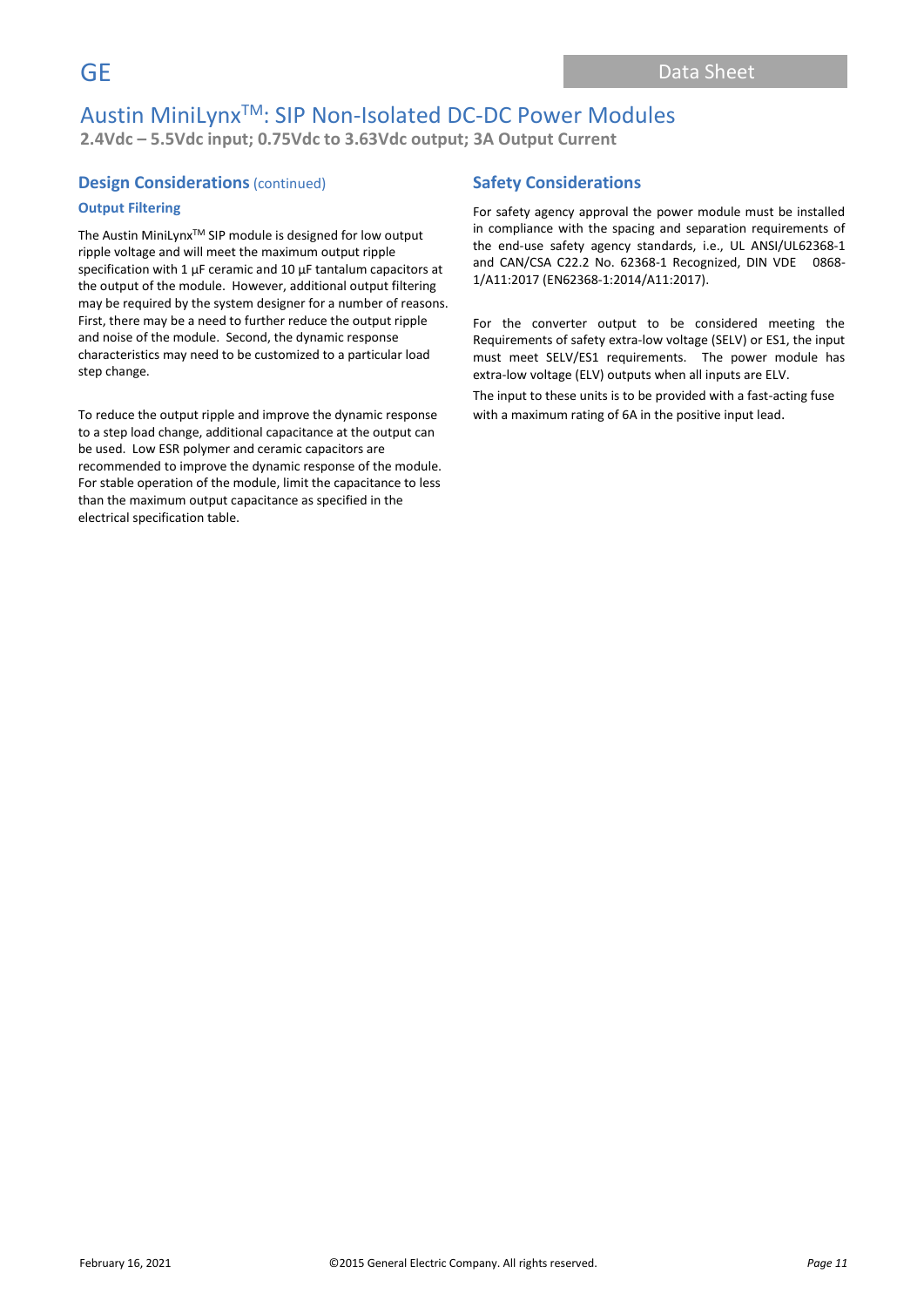**2.4Vdc – 5.5Vdc input; 0.75Vdc to 3.63Vdc output; 3A Output Current**

### **Feature Description**

#### **Remote On/Off**

The Austin MiniLynx<sup>™</sup> SIP power modules feature an On/Off pin for remote On/Off operation. Two On/Off logic options are available in the Austin MiniLynx<sup>™</sup> series modules. Positive Logic On/Off signal, device code suffix "4", turns the module ON during a logic High on the On/Off pin and turns the module OFF during a logic Low. Negative logic On/Off signal, no device code suffix, turns the module OFF during logic High on the On/Off pin and turns the module ON during logic Low.

For positive logic modules, the circuit configuration for using the On/Off pin is shown in Figure 30. The On/Off pin is an open collector/drain logic input signal (Von/Off) that is referenced to ground. During a logic-high (On/Off pin is pulled high internal to the module) when the transistor Q1 is in the Off state, the power module is ON. Maximum allowable leakage current of the transistor when Von/off =  $V_{IN, max}$  is 10µA. Applying a logic-low when the transistor Q1 is turned-On, the power module is OFF. During this state VOn/Off must be less than 0.3V. When not using positive logic On/off pin, leave the pin unconnected or tie to VIN.



**Figure 30. Circuit configuration for using positive logic On/OFF.**

For negative logic On/Off devices, the circuit configuration is shown is Figure 31. The On/Off pin is pulled high with an external pull-up resistor (typical R<sub>pull-up</sub> = 5k,  $+/$ - 5%). When transistor Q1 is in the Off state, logic High is applied to the On/Off pin and the power module is Off. The minimum On/off voltage for logic High on the On/Off pin is 1.5Vdc. To turn the module ON, logic Low is applied to the On/Off pin by turning ON Q1. When not using the negative logic On/Off, leave the pin unconnected or tie to GND.



**Figure 31. Circuit configuration for using negative logic On/OFF.**

#### **Overcurrent Protection**

To provide protection in a fault (output overload) condition, the unit is equipped with internal current-limiting circuitry and can endure current limiting continuously. At the point of current-limit inception, the unit enters hiccup mode. The unit operates normally once the output current is brought back into its specified range. The typical average output current during hiccup is 3.5A.

#### **Input Undervoltage Lockout**

At input voltages below the input undervoltage lockout limit, module operation is disabled. The module will begin to operate at an input voltage above the undervoltage lockout turn-on threshold.

#### **Overtemperature Protection**

To provide over temperature protection in a fault condition, the unit relies upon the thermal protection feature of the controller IC. The unit will shutdown if the thermal reference point  $T_{ref}$ , exceeds 140°C (typical), but the thermal shutdown is not intended as a guarantee that the unit will survive temperatures beyond its rating. The module will automatically restart after it cools down.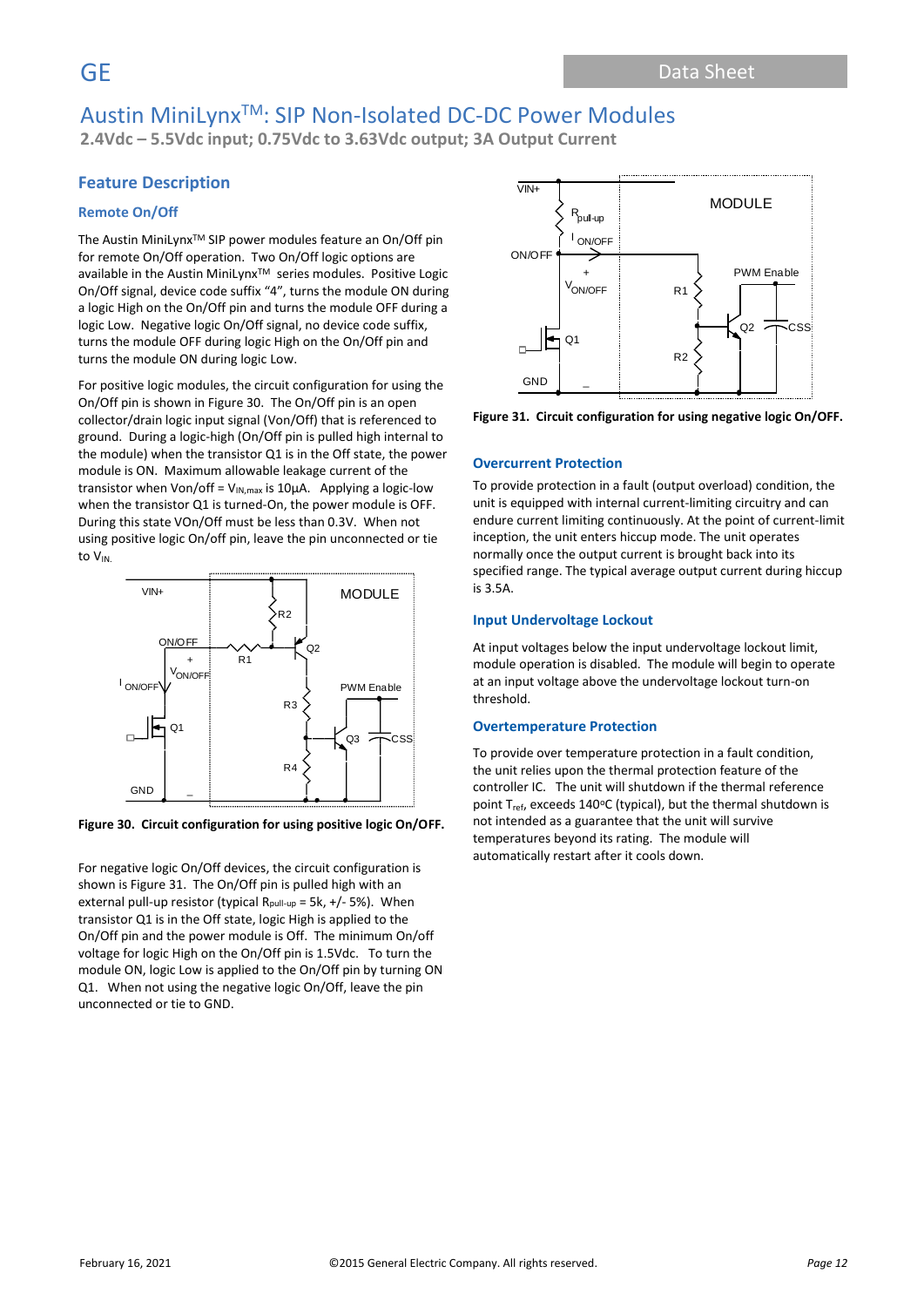## Austin MiniLynxTM: SIP Non-Isolated DC-DC Power Modules **2.4Vdc – 5.5Vdc input; 0.75Vdc to 3.63Vdc output; 3A Output Current**

### **Feature Descriptions** (continued)

#### **Output Voltage Programming**

The output voltage of the Austin MiniLynx™ SIP can be programmed to any voltage from 0.75 Vdc to 3.63 Vdc by connecting a single resistor (shown as Rtrim in Figure 32) between the TRIM and GND pins of the module. Without an external resistor between TRIM pin and the ground, the output voltage of the module is 0.7525 Vdc. To calculate the value of the resistor *Rtrim* for a particular output voltage Vo, use the following equation:

$$
Rtrim = \left[\frac{21070}{Vo - 0.7525} - 5110\right]\Omega
$$

For example, to program the output voltage of the Austin MiniLynxTM module to 1.8 Vdc, *Rtrim* is calculated is follows:

$$
Rtrim = \left[ \frac{21070}{1.8 - 0.7525} - 5110 \right]
$$

l

$$
Rtrim = 15.004k\Omega
$$



**Figure 32. Circuit configuration to program output voltage using an external resistor.**

Table 1 provides *Rtrim* values required for some common output voltages.

| Table 1         |                   |
|-----------------|-------------------|
| $V_{O, set}(V)$ | $Rtrim (K\Omega)$ |
| 0.7525          | Open              |
| 1.2             | 41.973            |
| 1.5             | 23.077            |
| 1.8             | 15.004            |
| 2.5             | 6.947             |
| 3.3             | 3.160             |

By using a 1% tolerance trim resistor, set point tolerance of ±2% is achieved as specified in the electrical specification. The POL Programming Tool, available at www.gecriticalpower.com under the Design Tools section, helps determine the required external trim resistor needed for a specific output voltage.

### **Voltage Margining**

Output voltage margining can be implemented in the Austin MiniLynx<sup>™</sup> modules by connecting a resistor, R<sub>margin-up</sub>, from the Trim pin to the ground pin for margining-up the output voltage and by connecting a resistor, R<sub>margin-down</sub>, from the Trim pin to the Output pin for margining-down. Figure 33 shows the circuit configuration for output voltage margining. The POL Programming Tool, available at ww.gecriticalpower.com under the Design Tools section, also calculates the values of  $R_{\text{margin-up}}$ and Rmargin-down for a specific output voltage and % margin. Please consult your local GE technical representative for additional details.



**Figure 33. Circuit Configuration for margining Output voltage.**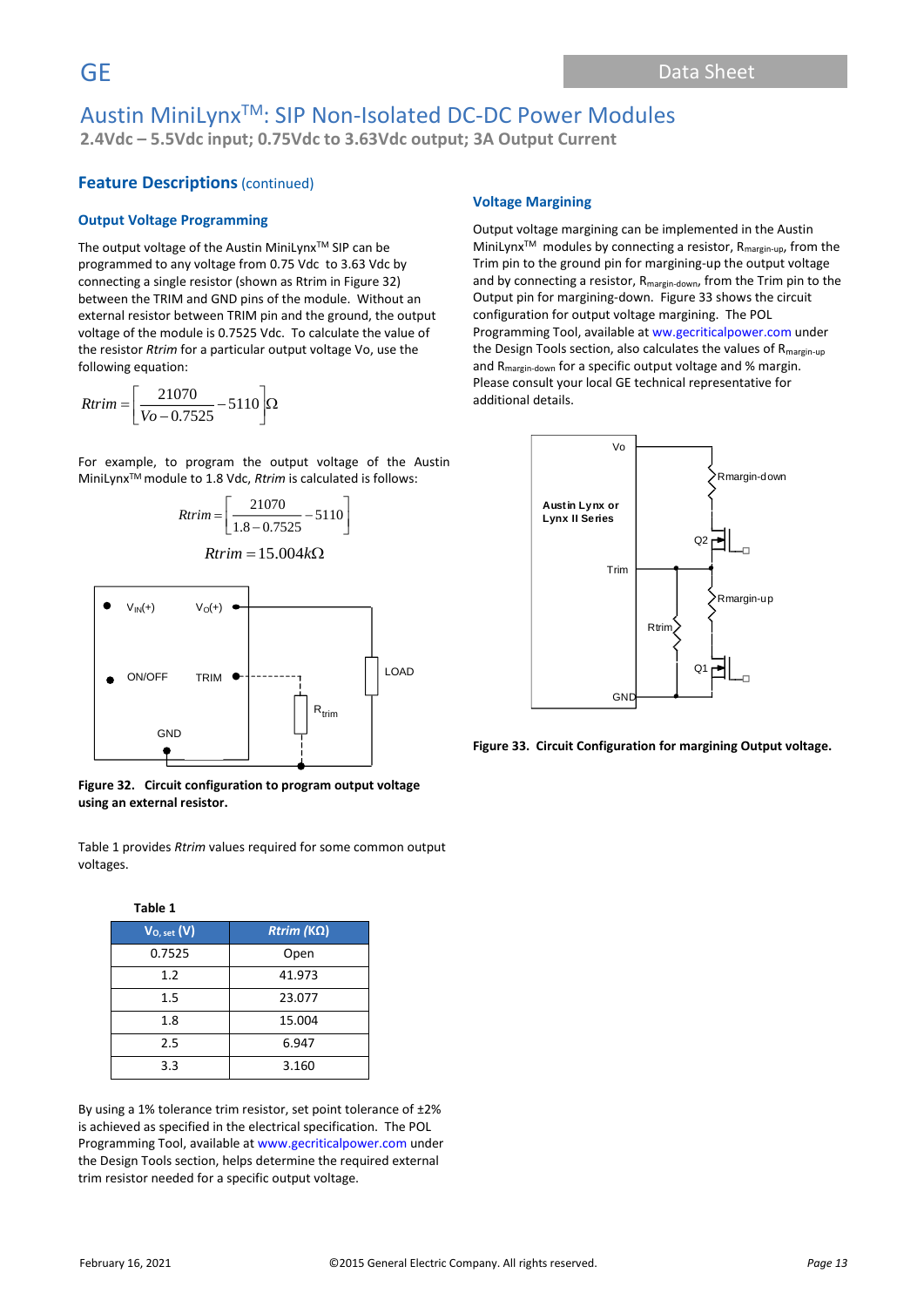**2.4Vdc – 5.5Vdc input; 0.75Vdc to 3.63Vdc output; 3A Output Current**

### **Thermal Considerations**

Power modules operate in a variety of thermal environments; however, sufficient cooling should always be provided to help ensure reliable operation.

Considerations include ambient temperature, airflow, module power dissipation, and the need for increased reliability. A reduction in the operating temperature of the module will result in an increase in reliability. The thermal data presented here is based on physical measurements taken in a wind tunnel. The test set-up is shown in Figure 35. Note that the airflow is parallel to the long axis of the module as shown in figure 34. The derating data applies to airflow in either direction of the module's long axis.



**Figure 34. Tref Temperature measurement location.**

The thermal reference point,  $T_{ref}$  used in the specifications is shown in Figure 34. For reliable operation this temperature should not exceed 115°C.

The output power of the module should not exceed the rated power of the module (Vo,set x Io,max).

Please refer to the Application Note "Thermal Characterization Process For Open-Frame Board-Mounted Power Modules" for a detailed discussion of thermal aspects including maximum device temperatures.



**Figure 35. Thermal Test Set-up.**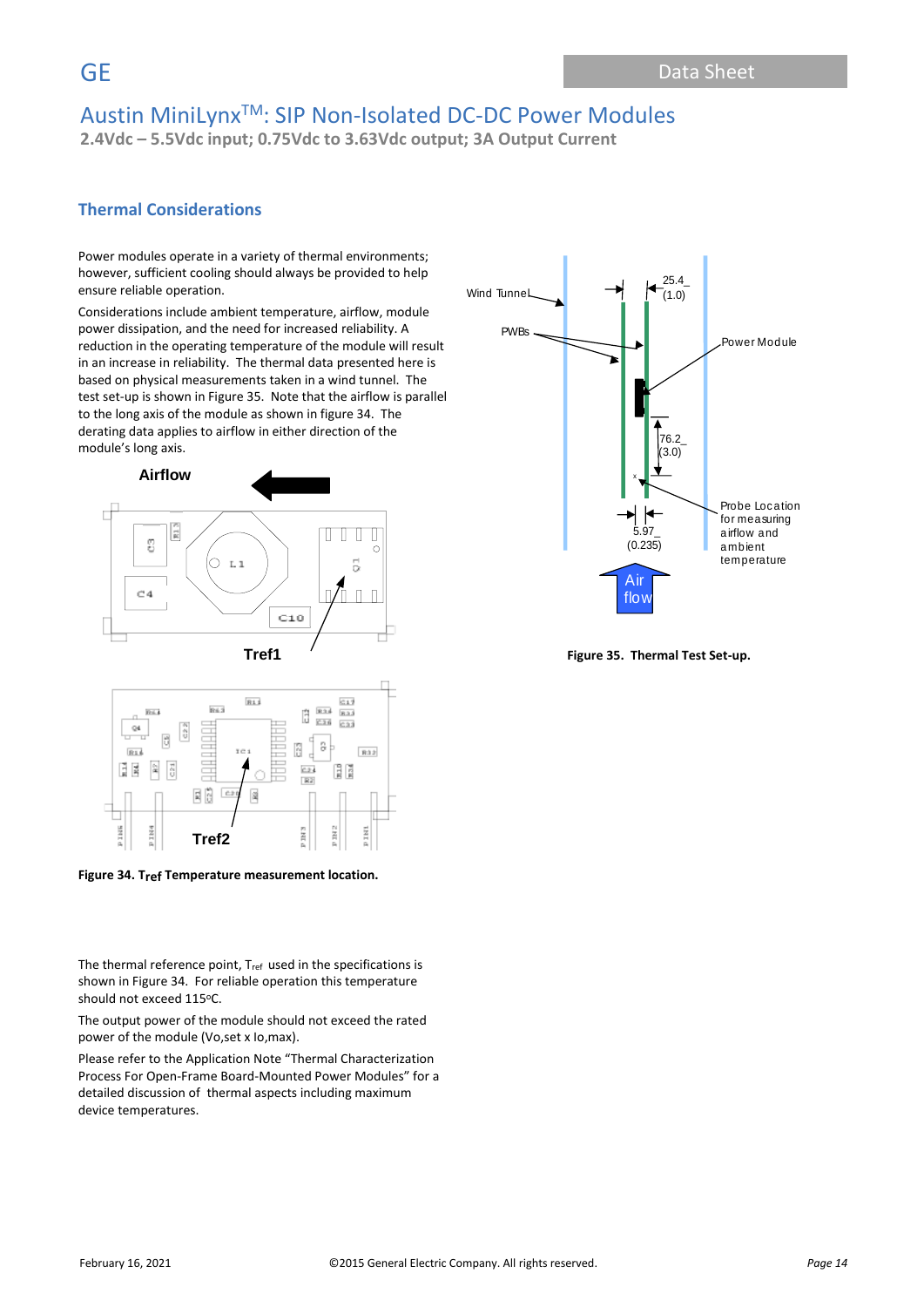**2.4Vdc – 5.5Vdc input; 0.75Vdc to 3.63Vdc output; 3A Output Current**

### **Post solder Cleaning and Drying Considerations**

Post solder cleaning is usually the final circuit-board assembly process prior to electrical board testing. The result of inadequate cleaning and drying can affect both the reliability of a power module and the testability of the finished circuit-board assembly. For guidance on appropriate soldering, cleaning and drying procedures, refer to *Board Mounted Power Modules: Soldering and Cleaning* Application Note.

### **Through-Hole Lead-Free Soldering Information**

The RoHS-compliant through-hole products use the SAC (Sn/Ag/Cu) Pb-free solder and RoHS-compliant components. They are designed to be processed through single or dual wave soldering machines. The pins have an RoHS-compliant finish that is compatible with both Pb and Pb-free wave soldering processes. A maximum preheat rate of  $3^{\circ}$ C/s is suggested. The wave preheat process should be such that the temperature of the power module board is kept below 210°C. For Pb solder, the recommended pot temperature is 260°C, while the Pb-free solder pot is 270°C max. Not all RoHS-compliant through-hole products can be processed with paste-through-hole Pb or Pb-free reflow process. If additional information is needed, please consult with your GE technical representative for more details.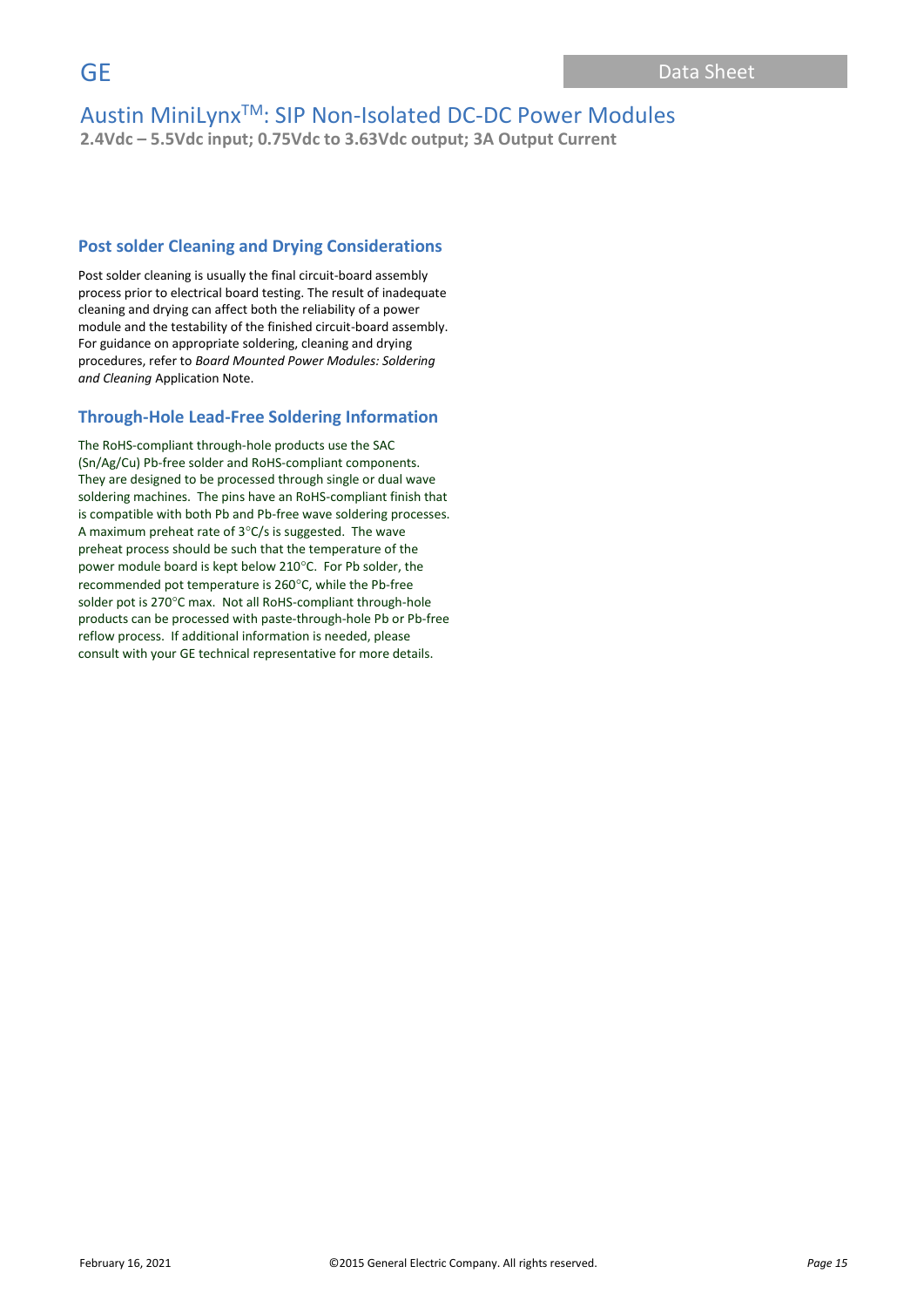**2.4Vdc – 5.5Vdc input; 0.75Vdc to 3.63Vdc output; 3A Output Current**

### **Mechanical Outline**

Dimensions are in millimeters and (inches).

Tolerances: x.x mm  $\pm$  0.5 mm (x.xx in.  $\pm$  0.02 in.) [unless otherwise indicated]

x.xx mm  $\pm$  0.25 mm (x.xxx in  $\pm$  0.010 in.)

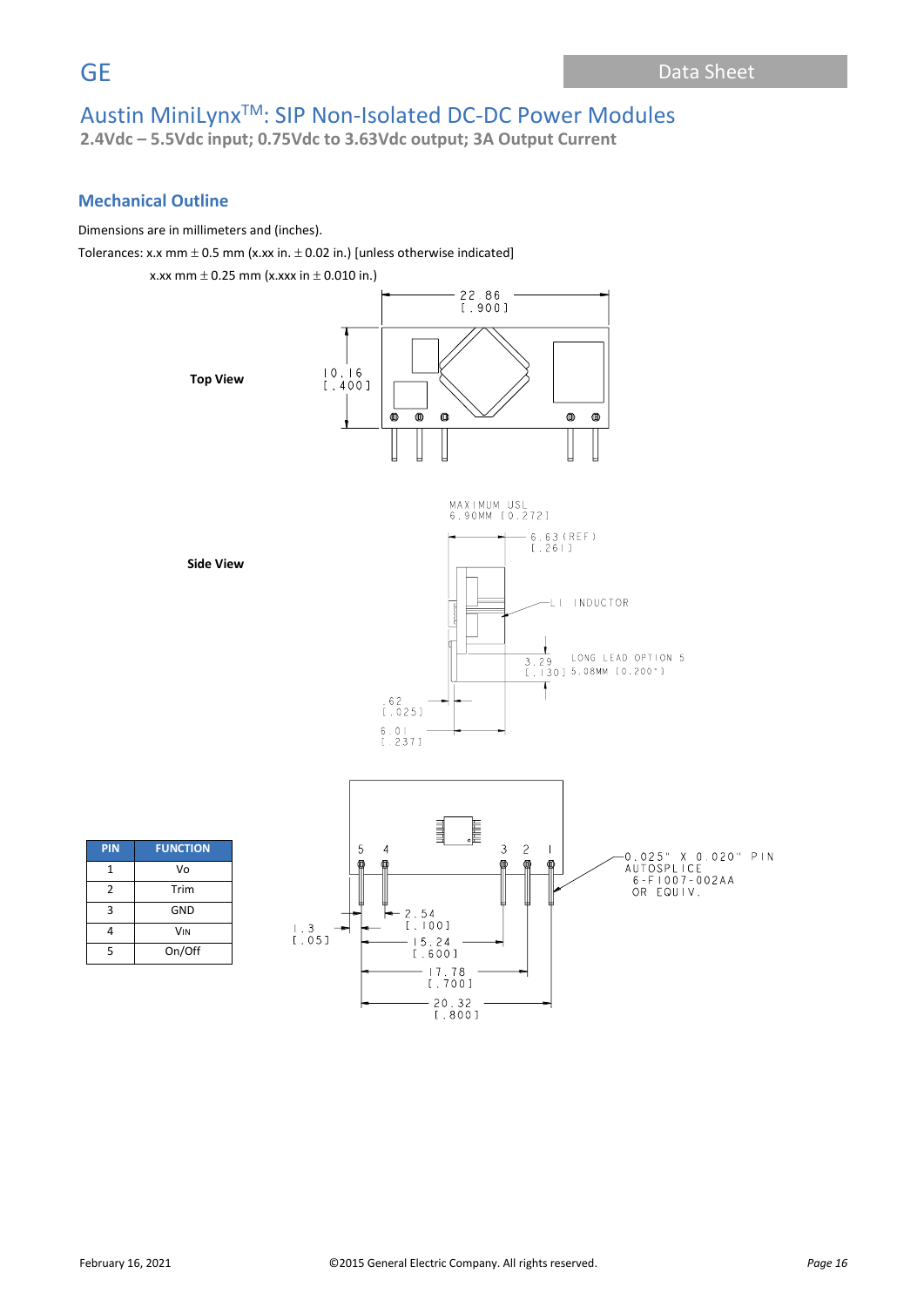**2.4Vdc – 5.5Vdc input; 0.75Vdc to 3.63Vdc output; 3A Output Current**

### **Recommended Pad Layout**

#### Dimensions are in millimeters and (inches).

Tolerances: x.x mm  $\pm$  0.5 mm (x.xx in.  $\pm$  0.02 in.) [unless otherwise indicated]

x.xx mm  $\pm$  0.25 mm (x.xxx in  $\pm$  0.010 in.)

| <b>PIN</b>    | <b>FUNCTION</b>       |
|---------------|-----------------------|
| 1             | Vo                    |
| $\mathfrak z$ | Trim                  |
| 3             | GND                   |
| 4             | <b>V<sub>IN</sub></b> |
| 5             | On/Off                |



**Component side view**